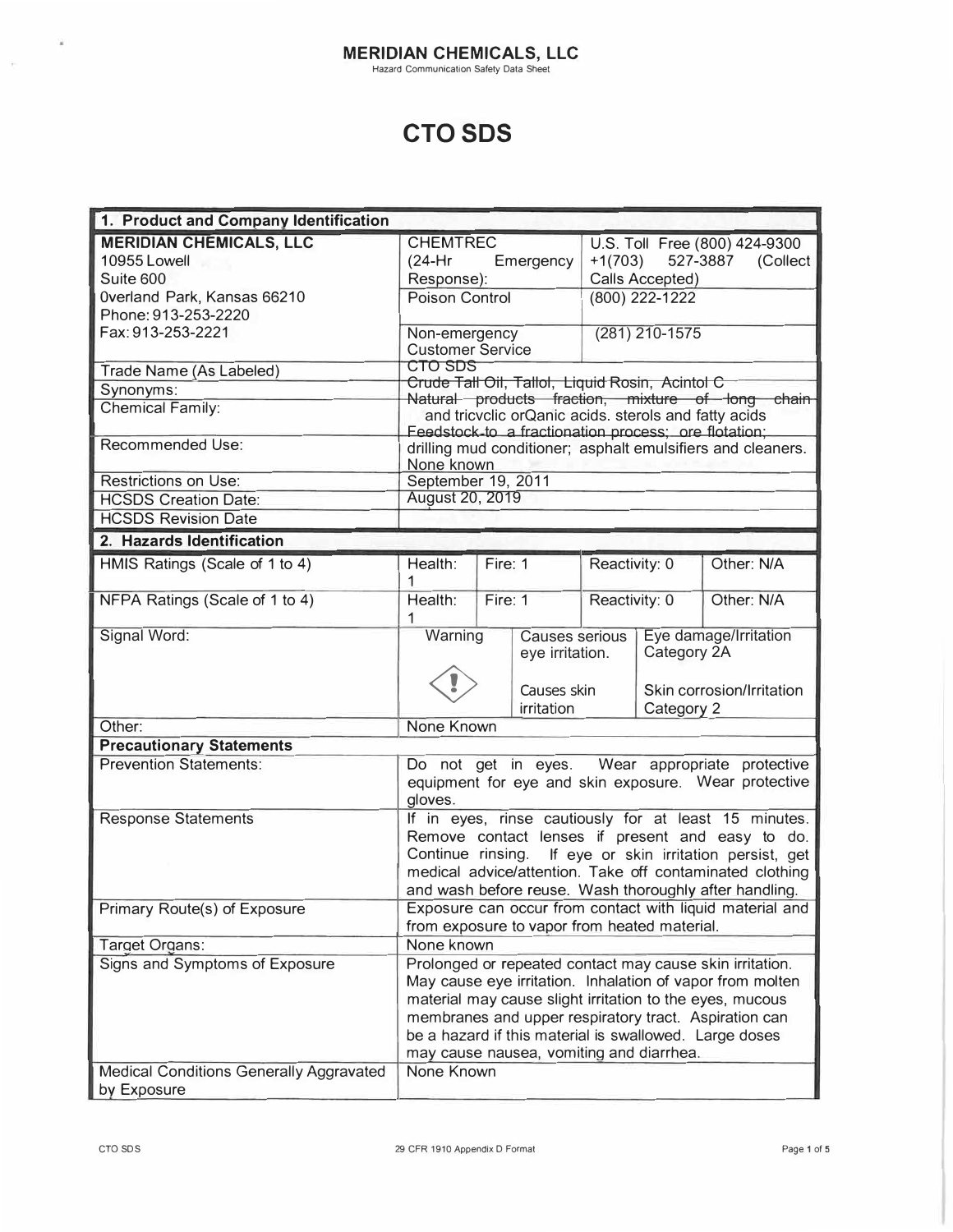#### **MERIDIAN CHEMICALS, LLC**<br>Hazard Communication Safety Data Sheet

## **CTO SDS**

| <b>Carcinogen Status</b>                  |                            |         | Not listed                                                                                                                                                                                                                                                                                                                                                                             |  |
|-------------------------------------------|----------------------------|---------|----------------------------------------------------------------------------------------------------------------------------------------------------------------------------------------------------------------------------------------------------------------------------------------------------------------------------------------------------------------------------------------|--|
| 3. Composition/Information on Ingredients |                            |         |                                                                                                                                                                                                                                                                                                                                                                                        |  |
| CAS                                       | EC                         | Weight  | <b>Ingredient Name</b>                                                                                                                                                                                                                                                                                                                                                                 |  |
| Number:                                   | Number                     | Percent |                                                                                                                                                                                                                                                                                                                                                                                        |  |
| 8002-26-4                                 | 232-304-6                  | 100%    | <b>CTO SDS</b>                                                                                                                                                                                                                                                                                                                                                                         |  |
| 4. First Aid Measures                     |                            |         |                                                                                                                                                                                                                                                                                                                                                                                        |  |
| <b>Skin Contact:</b>                      |                            |         | Remove contaminated clothing, jewelry and shoes<br>Wash affected area with soap or mild<br>immediately.<br>detergent and large amounts of water until no evidence of<br>chemical remains (at least 15-20 minutes). In case of<br>burns from hot material, cover area with sterile, dry<br>Bandage securely, but not too tightly.<br>dressing.<br>Get<br>medical attention immediately. |  |
| Eye Contact:                              |                            |         | Wash eyes immediately with large amounts of water or<br>normal saline solution, occasionally lifting upper and lower<br>lids until no evidence of chemical remains (approximately<br>15-20 minutes). Get medical attention immediately                                                                                                                                                 |  |
| Inhalation:                               |                            |         | Remove from exposure area to fresh air immediately. If<br>breathing has stopped, perform artificial respiration. Keep<br>person warm and at rest. Treat symptomatically and<br>supportively. Get medical attention immediately                                                                                                                                                         |  |
| Ingestion:                                |                            |         | If swallowed do not induce vomiting. If victim is fully<br>conscious dilute stomach contents with large amounts of<br>milk or water. Never give anything by mouth to an<br>unconscious person. Get medical attention immediately.                                                                                                                                                      |  |
| Notes to Physician:                       |                            |         | None                                                                                                                                                                                                                                                                                                                                                                                   |  |
|                                           | 5. Fire Fighting Measures  |         |                                                                                                                                                                                                                                                                                                                                                                                        |  |
| Flash Point: (COC)                        |                            |         | >199°C (390°F) (Seta closed cup)                                                                                                                                                                                                                                                                                                                                                       |  |
| <b>Extinguishing Media:</b>               |                            |         | Dry chemical, carbon dioxide, and regular foam.<br>For<br>larger fires, use water fog or regular foam.                                                                                                                                                                                                                                                                                 |  |
| Fire Fighting:                            |                            |         | Avoid use of water. Move container from fire area if you<br>can do it without risk. Avoid breathing corrosive vapors;<br>keep upwind.                                                                                                                                                                                                                                                  |  |
|                                           | Fire and Explosion Hazard: |         | None                                                                                                                                                                                                                                                                                                                                                                                   |  |
| Products of Combustion:                   |                            |         | Thermal decomposition products may include toxic fumes<br>including carbon monoxide and carbon dioxide.<br>Emits<br>acrid smoke and fumes.                                                                                                                                                                                                                                             |  |
| 6. Accidental Release Measures            |                            |         |                                                                                                                                                                                                                                                                                                                                                                                        |  |
| <b>Evacuation and Safety:</b>             |                            |         | Do not touch spilled material.                                                                                                                                                                                                                                                                                                                                                         |  |
| <b>Containment of Spill:</b>              |                            |         | For small spills, contain with an inert material (paper<br>towels, spill control pillows, absorbent particulate). In the<br>event of a large spill, contain by diluting with dry sand,<br>sorbent booms, or other absorbent material.                                                                                                                                                  |  |
| Clean-up and Disposal:                    |                            |         | Prevent runoff into sewers, storm drains, surface waters,<br>Follow facility-specific procedures for spill<br>and soil.<br>Isolate spill and ventilate the area. When<br>response.<br>cleaning spill, wear appropriate personal protective<br>equipment including splash-proof safety goggles and                                                                                      |  |

 $\bar{r}$ 

i.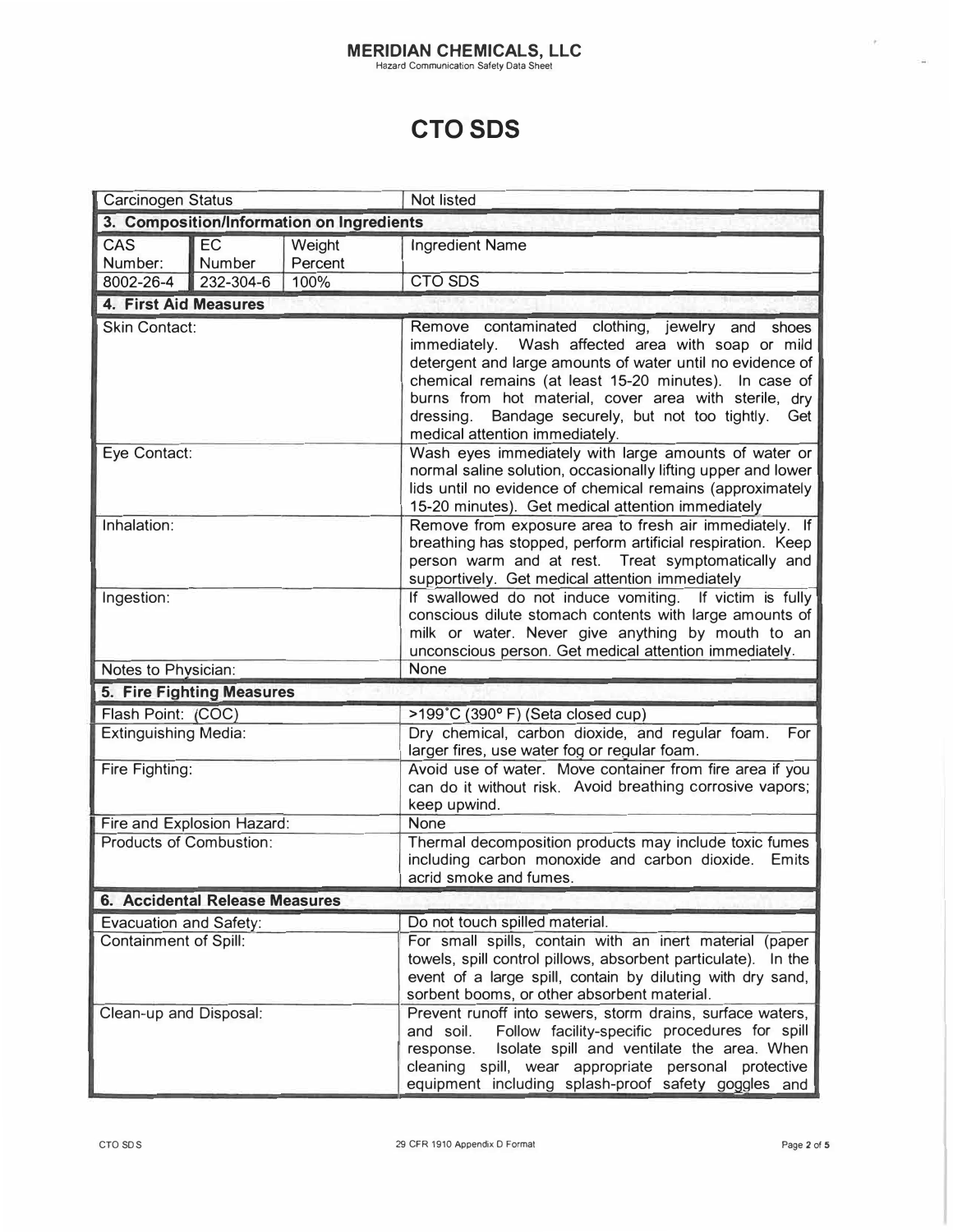#### **MERIDIAN CHEMICALS, LLC**  Hazard Communication Safety Data Sheet

## **CTO SDS**

|                                             | chemical-resistant gloves. Move containers from spill                                                          |  |  |
|---------------------------------------------|----------------------------------------------------------------------------------------------------------------|--|--|
|                                             | area. Keep unnecessary people away. Isolate hazard                                                             |  |  |
|                                             | area and deny entry.                                                                                           |  |  |
| 7. Handling and Storage                     |                                                                                                                |  |  |
| Handling:                                   | Handle in accordance with good hygiene and safety                                                              |  |  |
|                                             | procedures. Avoid inhalation, contact with eyes, skin or                                                       |  |  |
|                                             | clothing.                                                                                                      |  |  |
| Storage:                                    | Keep in a tightly closed container, stored in a cool, dry,                                                     |  |  |
|                                             | ventilated area. Containers of this material may be                                                            |  |  |
|                                             | hazardous when empty because they retain product                                                               |  |  |
|                                             | residues; observe all warnings and precautions listed for                                                      |  |  |
|                                             | the product.                                                                                                   |  |  |
| 8. Exposure Controls/Personal Protection    |                                                                                                                |  |  |
| <b>Engineering Controls:</b>                | Provide local exhaust ventilation system                                                                       |  |  |
| <b>Exposure Limits:</b>                     | OSHA ACGIH: PEL-TWA: None<br>PEL TLV - Ceiling:                                                                |  |  |
|                                             | None<br>None                                                                                                   |  |  |
| Personal Protective Equipment (PPE)         |                                                                                                                |  |  |
| Eyes:                                       | Employee must wear chemical splash goggles or a face                                                           |  |  |
| Hands and Feet:                             | shield.                                                                                                        |  |  |
|                                             | Employee must wear appropriate protective gloves, such<br>as neoprene or butyl gloves or gauntlets, to prevent |  |  |
|                                             | contact with this substance.                                                                                   |  |  |
| Body:                                       | Employee must wear appropriate protective (oil and acid                                                        |  |  |
|                                             | resistant) clothing, oil and acid resistant safety boots, and                                                  |  |  |
|                                             | equipment to prevent repeated or prolonged skin contact                                                        |  |  |
|                                             | with this substance.                                                                                           |  |  |
| Respiratory:                                | Approved respirator equipped with a canister approved for                                                      |  |  |
|                                             | dust/mist/organic vapors/acids is recommended                                                                  |  |  |
| 9. Physical and Chemical Properties         |                                                                                                                |  |  |
| Appearance::                                | A light yellow to amber slightly viscous liquid.                                                               |  |  |
| Odor:                                       | Has a mild fatty acid odor.                                                                                    |  |  |
| Odor threshold:                             | Not Known                                                                                                      |  |  |
| pH:                                         | Not Known                                                                                                      |  |  |
| Melting Point/Freezing Point:               | Not Known                                                                                                      |  |  |
| Initial Melting Point and range:            | Not Known                                                                                                      |  |  |
| Flash Point:                                | >199°C (390°F) (Seta closed cup)                                                                               |  |  |
| <b>Evaporation Rate:</b>                    | Not Known                                                                                                      |  |  |
| Flammability (solid, gas):                  | Not Known                                                                                                      |  |  |
| limits<br>Upper/lower<br>flammability<br>or | Not Known                                                                                                      |  |  |
| explosive limits:                           |                                                                                                                |  |  |
| Vapor Pressure                              | Not Known                                                                                                      |  |  |
| <b>Vapor Density</b>                        | Not Known                                                                                                      |  |  |
| Relative density                            | 0.96                                                                                                           |  |  |
| Solubility(ies)                             | Water: 9 mg/L at 20° C.                                                                                        |  |  |
| Partition coefficient: (n-octanol/water)    | Not Known                                                                                                      |  |  |
| Auto ignition Temperature                   | Not Known                                                                                                      |  |  |
| <b>Decomposition Temperature</b>            | Not Known                                                                                                      |  |  |
| Viscosity                                   | Not Known                                                                                                      |  |  |

 $\hat{\boldsymbol{\theta}}$ 

 $\sim$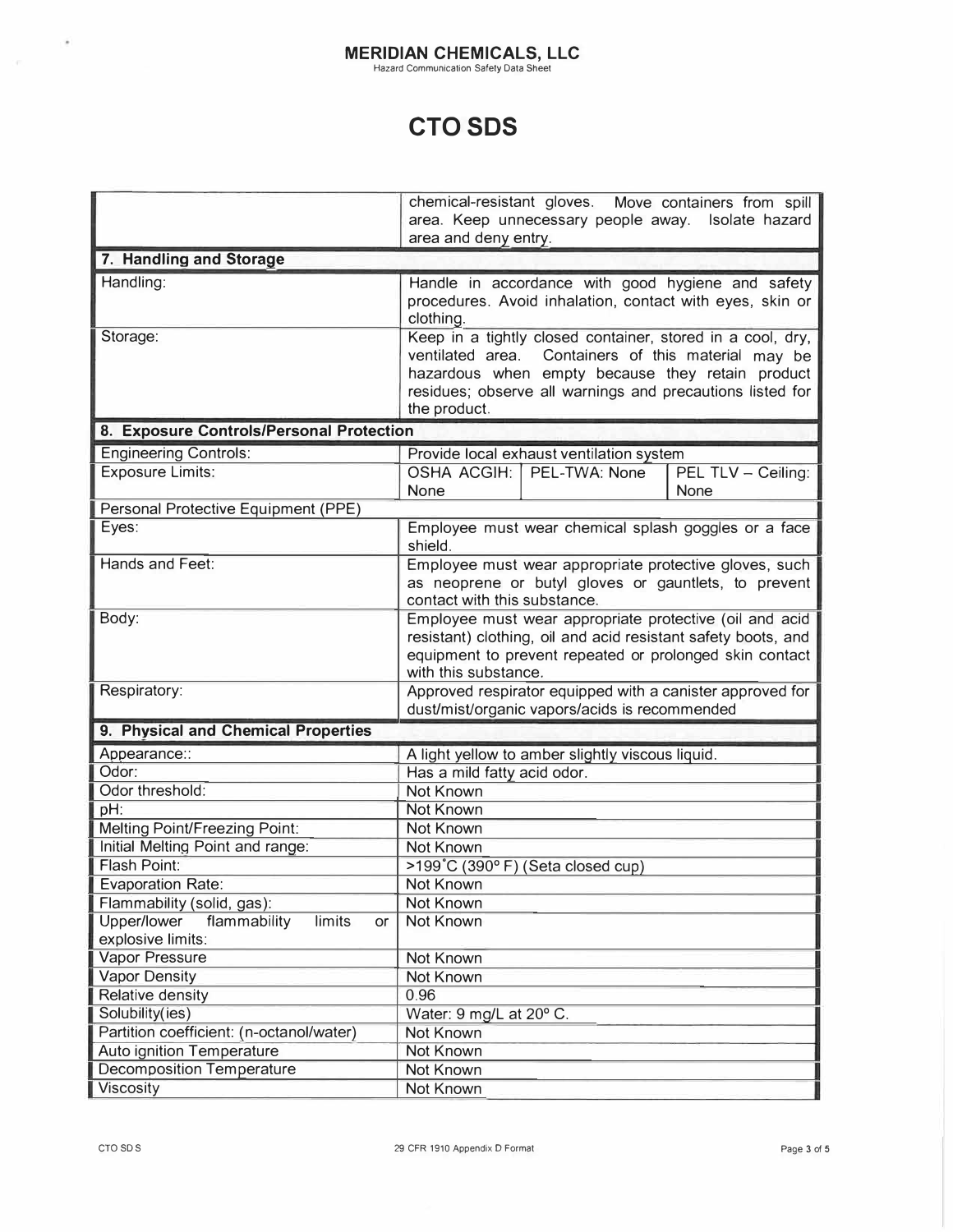Hazard Communication Safety Data Sheet

## **CTO SDS**

| 10. Stability and Reactivity                                                                                                                                                                                                                                                                                                                                                                                                                                                                                                                                                                                                                                                                               |                                                                                                                                                                                                                                                                                     |                                                |                          |
|------------------------------------------------------------------------------------------------------------------------------------------------------------------------------------------------------------------------------------------------------------------------------------------------------------------------------------------------------------------------------------------------------------------------------------------------------------------------------------------------------------------------------------------------------------------------------------------------------------------------------------------------------------------------------------------------------------|-------------------------------------------------------------------------------------------------------------------------------------------------------------------------------------------------------------------------------------------------------------------------------------|------------------------------------------------|--------------------------|
| Reactivity:                                                                                                                                                                                                                                                                                                                                                                                                                                                                                                                                                                                                                                                                                                |                                                                                                                                                                                                                                                                                     |                                                |                          |
| <b>Chemical Stability:</b>                                                                                                                                                                                                                                                                                                                                                                                                                                                                                                                                                                                                                                                                                 | Stable. Avoid very high temperature and open flame.                                                                                                                                                                                                                                 |                                                |                          |
| Possible hazardous reactions:                                                                                                                                                                                                                                                                                                                                                                                                                                                                                                                                                                                                                                                                              | Combustion products include carbon monoxide, carbon<br>dioxide and smoke containing fine particulates.                                                                                                                                                                              |                                                |                          |
| Conditions to avoid:                                                                                                                                                                                                                                                                                                                                                                                                                                                                                                                                                                                                                                                                                       | None Known                                                                                                                                                                                                                                                                          |                                                |                          |
| Incompatibilities:                                                                                                                                                                                                                                                                                                                                                                                                                                                                                                                                                                                                                                                                                         | Strong oxidizers and chlorine.                                                                                                                                                                                                                                                      |                                                |                          |
| Hazardous decomposition products:                                                                                                                                                                                                                                                                                                                                                                                                                                                                                                                                                                                                                                                                          | Combustion products include carbon monoxide, carbon<br>dioxide and smoke containing fine particulates.                                                                                                                                                                              |                                                |                          |
| 11. Toxicological Information                                                                                                                                                                                                                                                                                                                                                                                                                                                                                                                                                                                                                                                                              |                                                                                                                                                                                                                                                                                     |                                                |                          |
| <b>Likely Routes of Exposure</b>                                                                                                                                                                                                                                                                                                                                                                                                                                                                                                                                                                                                                                                                           | Contact                                                                                                                                                                                                                                                                             |                                                |                          |
| Symptoms related to the<br>physical,                                                                                                                                                                                                                                                                                                                                                                                                                                                                                                                                                                                                                                                                       | Prolonged or repeated contact may cause skin irritation.                                                                                                                                                                                                                            |                                                |                          |
| chemical and toxicological characteristics.                                                                                                                                                                                                                                                                                                                                                                                                                                                                                                                                                                                                                                                                | May cause eye irritation. Inhalation of vapor from molten<br>material may cause slight irritation to the eyes, mucous<br>membranes and upper respiratory tract. Aspiration can<br>be a hazard if this material is swallowed. Large doses<br>may cause nausea, vomiting and diarrhea |                                                |                          |
| Delayed and immediate effects and also<br>chronic effects from short- and long-term<br>exposure.                                                                                                                                                                                                                                                                                                                                                                                                                                                                                                                                                                                                           | Not Known                                                                                                                                                                                                                                                                           |                                                |                          |
| Numerical measures of toxicity                                                                                                                                                                                                                                                                                                                                                                                                                                                                                                                                                                                                                                                                             |                                                                                                                                                                                                                                                                                     | Oral, rat: $LD_{50} > 5,000$ mg/Kg.            |                          |
| Carcinogen status                                                                                                                                                                                                                                                                                                                                                                                                                                                                                                                                                                                                                                                                                          | OSHA - Not<br>Listed                                                                                                                                                                                                                                                                | NTP - Not<br>Listed                            | <b>IARC</b> - Not Listed |
| 12. Ecological Information                                                                                                                                                                                                                                                                                                                                                                                                                                                                                                                                                                                                                                                                                 |                                                                                                                                                                                                                                                                                     |                                                |                          |
| Octanol/Water Partition Coefficient: At a pH of 2, the log P <sub>ow</sub> values of eight components in Tall Oil<br>were 6.1; 6.5; 7.0; 7.4; 7.6; 7.8; 8.1; and 8.2. At a pH of 7.5, the Log $K_{ow}$ values of five components in<br>Tall Oil were 3.5; 4.2; 4.5; 4.7; and 5.4. The Tall Oil Biodegradation Value was 43% after seven days<br>and 60% after 28 days of the theoretical oxygen demand. Tall Oil is a readily biodegradable mixture.<br>For fathead minnows, the 96 hour LL <sub>50</sub> was >1,000 mg/L and the NOELr was 1,000 mg/L.<br>For Daphnia magna, the 48 hour $EL_{50}$ was >1,000 mg/L and the NOELr was 1,000 mg/L.<br>For Selenastrum sp. The 72 hour NOELr was 1,000 mg/L. |                                                                                                                                                                                                                                                                                     |                                                |                          |
| 13. Disposal Information                                                                                                                                                                                                                                                                                                                                                                                                                                                                                                                                                                                                                                                                                   |                                                                                                                                                                                                                                                                                     |                                                |                          |
| Do not dispose into the immediate environment. Whatever cannot be saved for recovery or recycling<br>should be managed in an appropriate and approved waste disposal facility. Processing, use or<br>contamination of this product may change the waste management options. State and local disposal<br>regulations may differ from federal disposal regulations. Dispose of container and unused contents in<br>accordance with federal, state and local requirements.                                                                                                                                                                                                                                    |                                                                                                                                                                                                                                                                                     |                                                |                          |
|                                                                                                                                                                                                                                                                                                                                                                                                                                                                                                                                                                                                                                                                                                            |                                                                                                                                                                                                                                                                                     |                                                |                          |
| 14. Department of Transportation (DOT) Transport Information                                                                                                                                                                                                                                                                                                                                                                                                                                                                                                                                                                                                                                               |                                                                                                                                                                                                                                                                                     |                                                |                          |
| <b>UN Number:</b>                                                                                                                                                                                                                                                                                                                                                                                                                                                                                                                                                                                                                                                                                          |                                                                                                                                                                                                                                                                                     | Not regulated by DOT as a hazardous substance. |                          |
| UN proper shipping name:                                                                                                                                                                                                                                                                                                                                                                                                                                                                                                                                                                                                                                                                                   | N/A                                                                                                                                                                                                                                                                                 |                                                |                          |
| Transport Hazard Class(es):                                                                                                                                                                                                                                                                                                                                                                                                                                                                                                                                                                                                                                                                                | N/A                                                                                                                                                                                                                                                                                 |                                                |                          |
| Packing Group:                                                                                                                                                                                                                                                                                                                                                                                                                                                                                                                                                                                                                                                                                             | N/A                                                                                                                                                                                                                                                                                 |                                                |                          |
| Environmental hazard(s):                                                                                                                                                                                                                                                                                                                                                                                                                                                                                                                                                                                                                                                                                   | N/A                                                                                                                                                                                                                                                                                 |                                                |                          |
| Transport in Bulk:                                                                                                                                                                                                                                                                                                                                                                                                                                                                                                                                                                                                                                                                                         | N/A                                                                                                                                                                                                                                                                                 |                                                |                          |
| <b>Special Precautions</b>                                                                                                                                                                                                                                                                                                                                                                                                                                                                                                                                                                                                                                                                                 | N/A                                                                                                                                                                                                                                                                                 |                                                |                          |
| 15. Regulatory Information<br><b>OSHA Process Safety:</b>                                                                                                                                                                                                                                                                                                                                                                                                                                                                                                                                                                                                                                                  | <b>No</b>                                                                                                                                                                                                                                                                           |                                                |                          |

 $\hat{\mathcal{C}}$ 

ų.